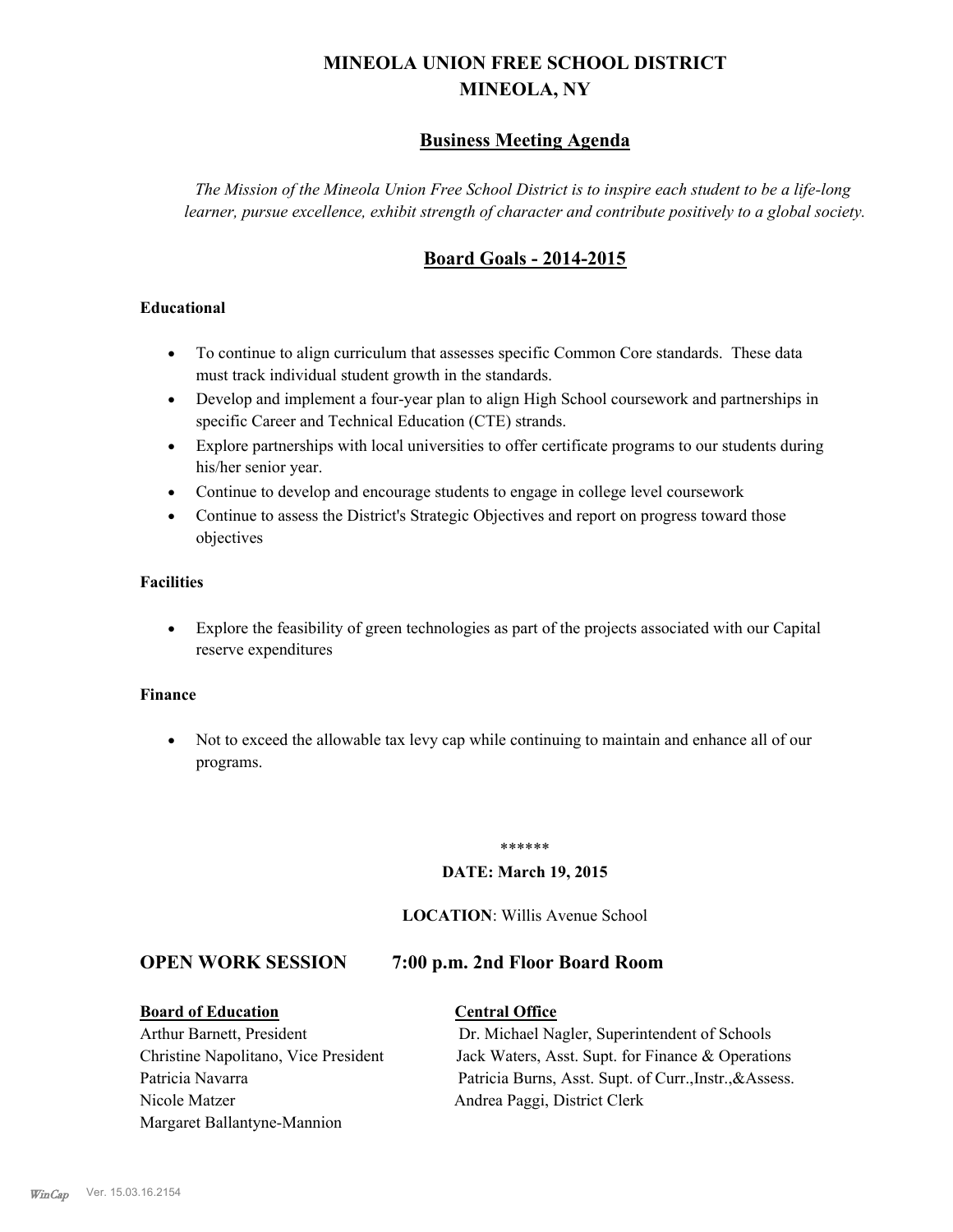**A. Call to Order** 

**B. Pledge of Allegiance**

**C. Reading of Mission**

**D. Moment of Silent Meditation**

**E. Dais & Visitor Introductions**

**F. High School Student Organization Report**

**G. BOE Reports**

**a. Comments from Board Trustees**

**b. Comments from Board President**

**c. Comments from Superintendent**

**H. Old Business**

**I. New Business**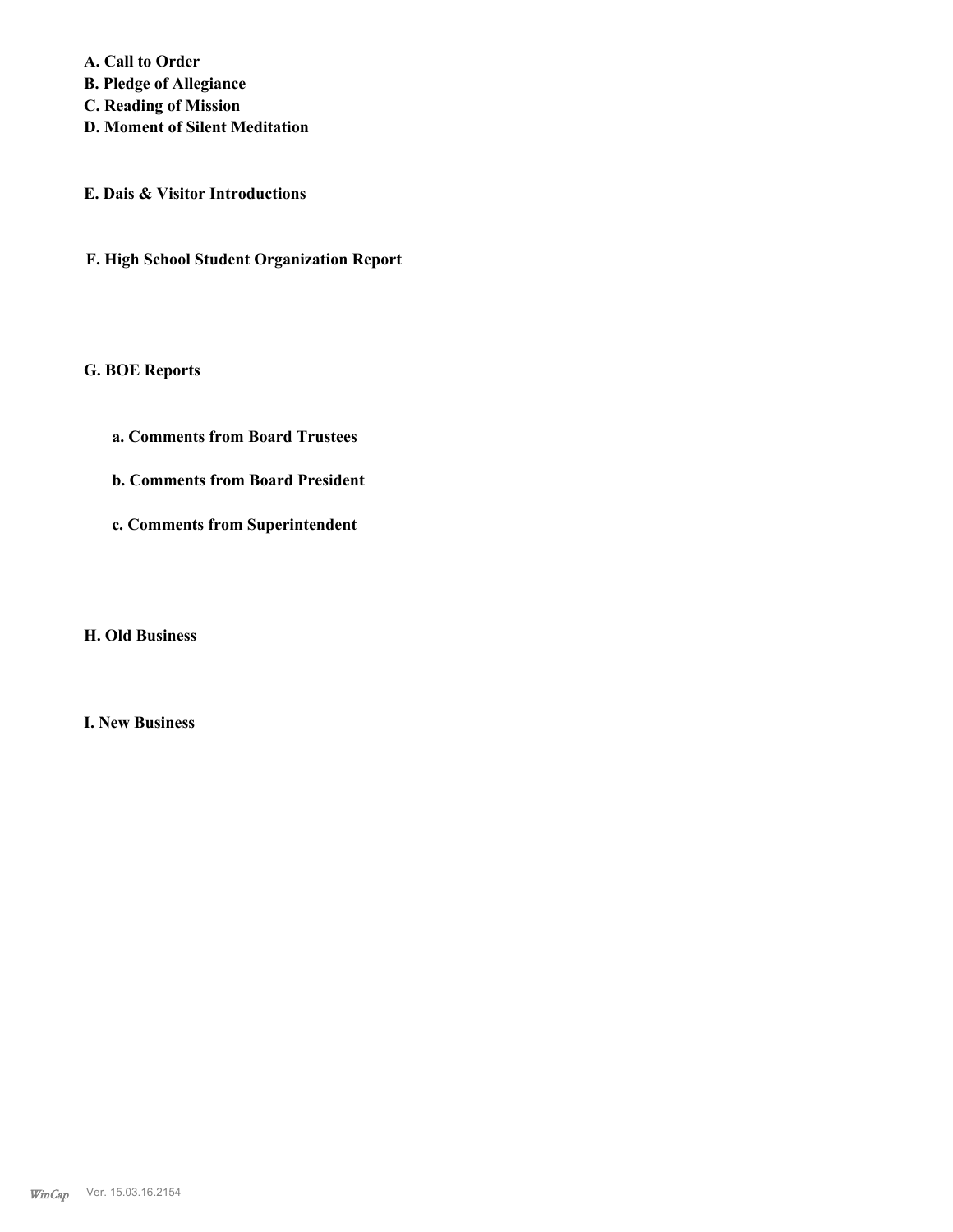#### **J. Consensus Agenda**

**RESOLUTION # 40 - BE IT RESOLVED** that the Board of Education approves the consensus agenda items J.1.a. through J.6.b., as presented.

| <b>Motion:</b><br>Second: |     |  |
|---------------------------|-----|--|
| Yes:                      | No: |  |
|                           |     |  |
|                           |     |  |
|                           |     |  |
| Passed:                   |     |  |

#### 1. **Instruction**

| Leave(s) of Absence/Child Rearing |
|-----------------------------------|
|-----------------------------------|

- That the Board of Education grants a request to Lisa Fiocco, for an extension to her unpaid Leave of Absence, for child-rearing purposes, effective September 1, 2015 to June 30, 2016. 1.
- That the Board of Education grants a request to Janine Berto, for a Leave of Absence, for childrearing purposes, using accumulated sick days, starting approximately April 24, 2015. 2.
- That the Board of Education grants a request to Theresa Duignan, for a Leave of Absence, for child-rearing purposes, using accumulated sick days, starting approximately June 3, 2015, followed by FMLA and an unpaid leave of absense for the remainder of the 2015-2016 school year. 3.
- b. Appointments Instruction
- That the Board of Education approves the appointment of Stacey Madden, to the position of Leave Replacement Teacher for Meghan Grieco, effective March 30, 2015 to June 30, 2015. Salary: BA, Step 1, \$58,706. 1.
- Appointment(s) Coaches c.

That the Board of Education approves the appointment of the following coaches for the current school year:

| <b>POSITION</b>           | EMPLOYEE NAME       | <b>STEP</b> | <b>STIPEND</b> |
|---------------------------|---------------------|-------------|----------------|
| Strength $&$ Conditioning | Christopher Schacca | Step 1      | \$7,344        |
| 7th Grade Softball        | Peter C. Linderman  |             | \$4.451        |

# 2. **Instruction: Student Actions**

That the Board of Education approves the following overnight/out-of-state overnight field trip: a.

-Winterguard, April 15, 2015 to April 19, 2015, to Dayton, Ohio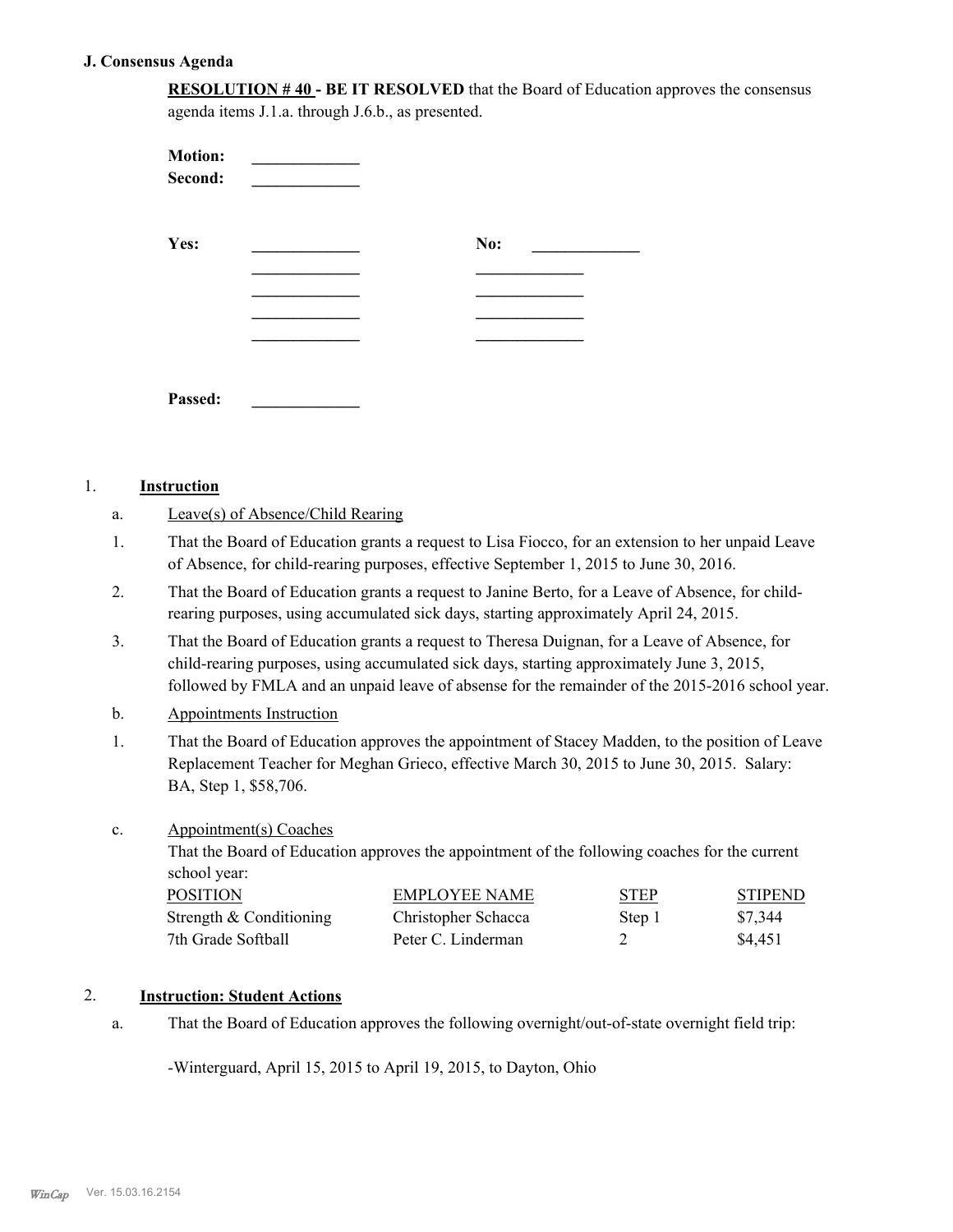# 3. **Instruction: Other**

a. That the Board of Education approves the following anticipated vacancies for the 2015 Special Education Extended School Year Program:

- 2 Special Education teachers (6 hours)
	- o Elementary
	- o With ABA experience
- · 2 Special Education teacher (6 hours)
	- o Middle School & High School
	- o With ABA experience
- · 1 Regular Education teacher (6 hours)
- · 2 Special Education teachers (3 hours)
	- o With LLI, Fundations, EdMark, and/or SOAR experience
- · 1 Nurse (6 hours EXCEPT 7/6-7/10 and 7/13 7/17 7 hours)
- · 1 School Psychologist (6 hours)
- · 2 Part-Time Special Education teachers (3.5 hours)
	- o Wilson Trained
- · 3 Speech and Language teachers (5.5 hours)
- · 2 Occupational Therapists (5.5 hours)

# 4. **Civil Service**

- a. Resignation(s)
- That the Board of Education accept the resignation of Licia McCarthy, part time Teacher Aide at Hampton Street School, effective March 6, 2015. 1.
- That the Board of Education accepts the resignation of Jeanne Barry, part time Teacher Aide at Hampton Street School, effective March 6, 2015. 2.
- b. Appointments
- That the Board of Education approves the appointment of Erynn Clark, to the position of Registered Nurse 1:1, starting February 23, 2015. Salary: TBD. 1.
- c. Leave(s) of Absence
- That the Board of Education approve a paid Medical Leave of Absence to Kim Baker, Mechanic for Transportation, due to surgery, effective February 27, 2015 through May 27, 2015. 1.

# 5. **Business /Finance**

### a. **Treasurer's Report**

1. That the Board of Education accepts the Treasurer's report for the period ending January 31, 2015 and directs that it be placed on file.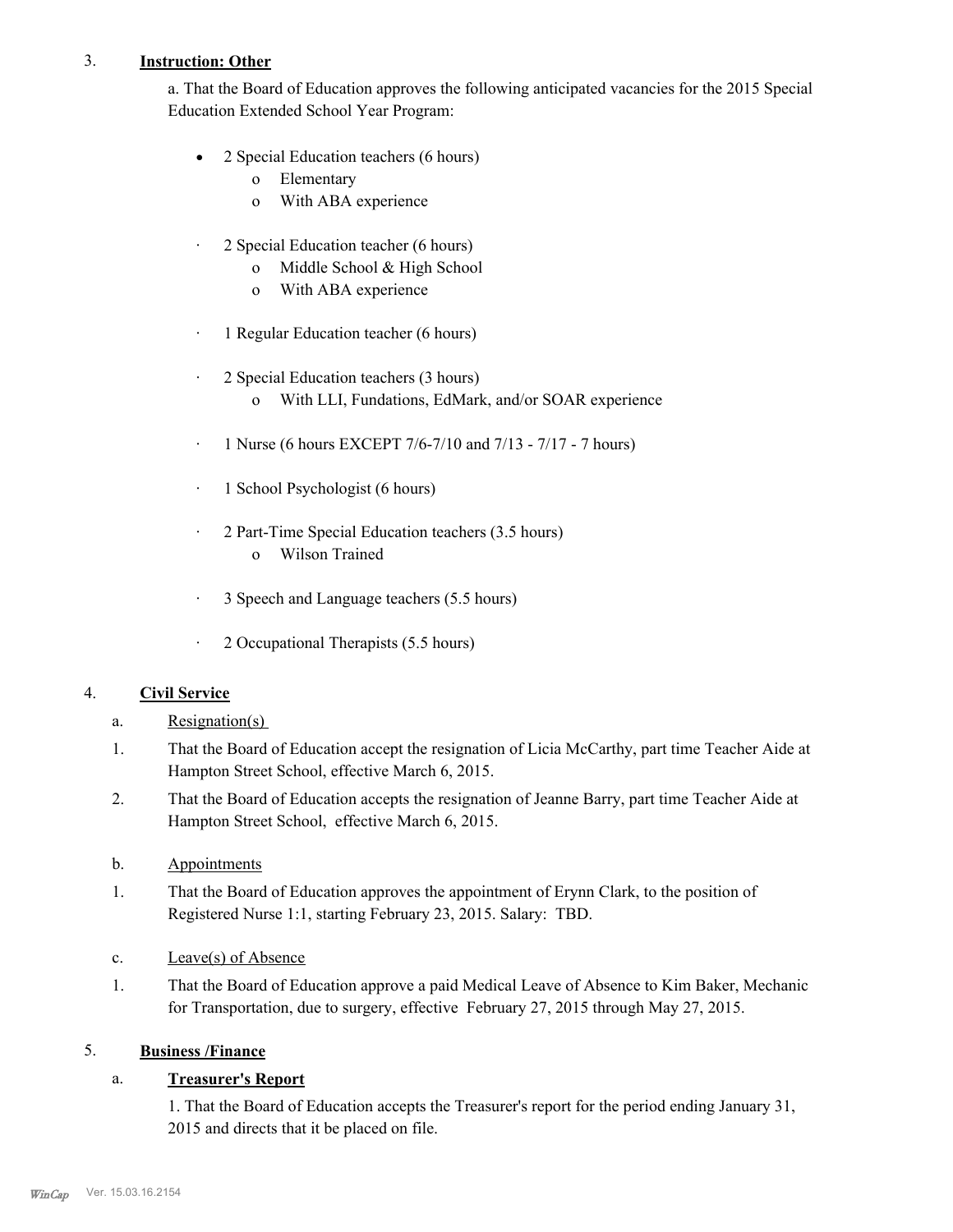#### b. **Approval of Invoices and Payroll**

That the Board of Education accepts the Invoices and Payroll for the period ending February 28, 2015

| $A/P$ Warrant # 15 | February 11, 2015 | \$ 274,941.00  |
|--------------------|-------------------|----------------|
| $A/P$ Warrant #16  | February 25, 2015 | \$1,277,594.22 |

#### **TOTAL EXPENSES \$ 1,522,535.22**

PAYROLL # 15 & # 16

| General | \$4,019,844.53 |
|---------|----------------|
| F Fund  | \$53,517.75    |

# **TOTAL PAYROLL \$4,073,326.28**

#### c. **Budget Appropriation Adjustment**

1. That the Board of Education approves the transfer of funds, in the amount of \$48,388 from Budget code: 9010 800 00 8096 to Budget code: 1621 418 00 0000 to cover Mark Design Studios Architect fees for Hampton Stadium and Cafeteria/Classrooms; this will cover 30% of total architect fee.

# 6. **Business/Finance: Contract Approvals**

a. That the Board of Education approves Health Contracts between Mineola UFSD and the following districts, whereby Mineola UFSD provides health and welfare services for the 2014- 2015 school year:

Baldwin UFSD, Bellmore-Merrick CHSD, Bethpage UFSD, Carle Place UFSD, Central Islip UFSD, Cold Spring Harbor CSD, Commack UFSD, Connetquot CSD, East Meadow UFSD, East Williston UFSD, Elmont UFSD, Farmingdale UFSD, Floral Park-Bellerose UFSD, Franklin Square UFSD, Garden City UFSD, Glen Cove City School District, Great Neck UFSD, Half Hollow Hills CSD, Herricks UFSD, Hewlett-Woodmere UFSD, Hicksville UFSD, Huntington UFSD, Jericho UFSD, Lawrence UFSD, Levittown UFSD, Locust Valley Central School District, Long Beach City School District, Lynbrook UFSD, Massapequa UFSD, Merrick UFSD, New Hyde Park-Garden City Park SD, New York City Board of Education, North Bellmore UFSD, North Shore CSD, Northport-E. Northport UFSD, Oceanside UFSD, Oyster bay-E. Norwich CSD, Plainview-Old Bethpage CSD, Port Washington UFSD, Rockville Centre UFSD, Roslyn UFSD, Sewanhaka Central School District, Smithtown Central School District, South Huntington UFSD, Syosset Central School District, Valley Stream UFSD 13, Wantagh UFSD, West Hempstead UFSD, Westbury UFSD.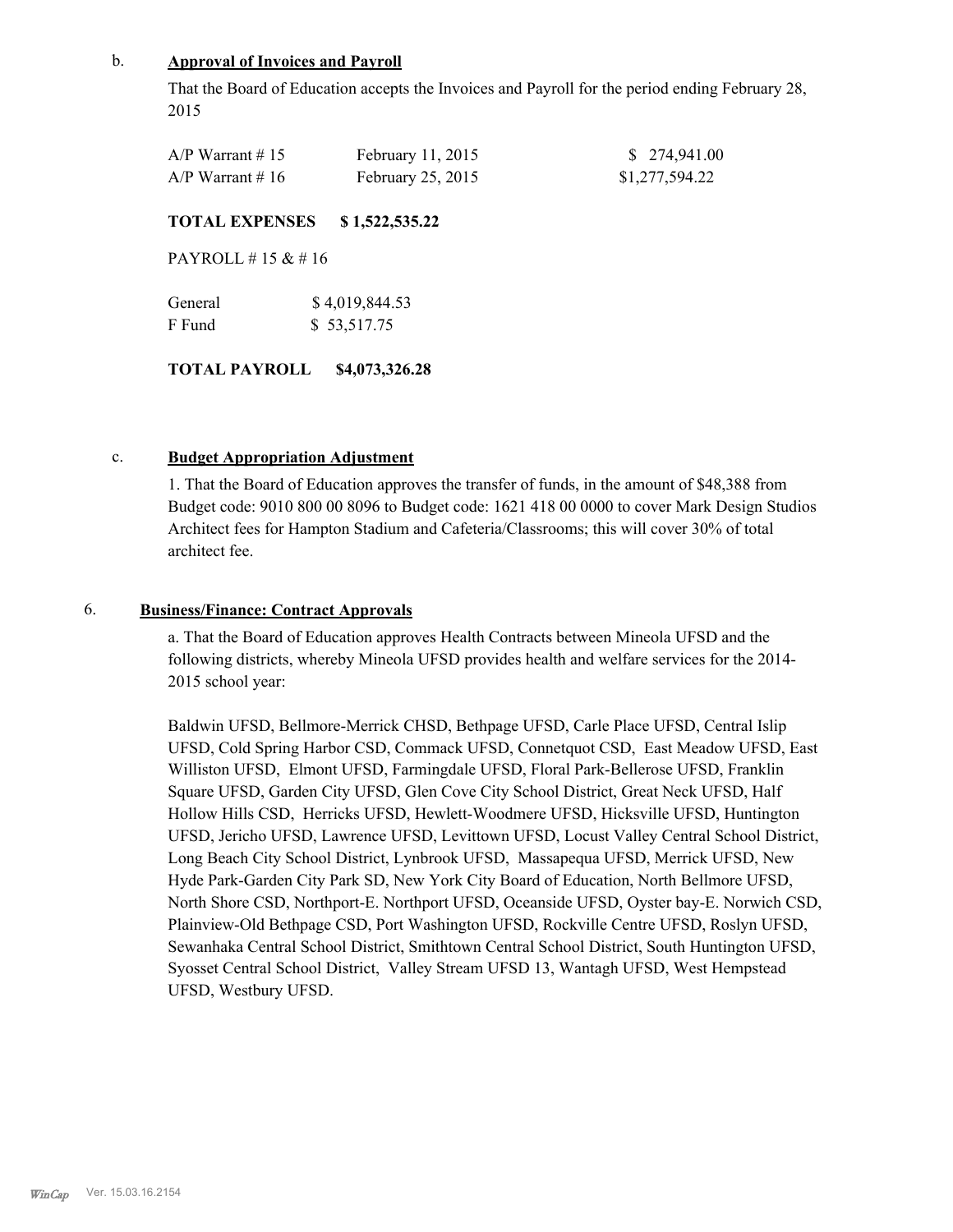b. That the Board of Education approves the Health Contracts, providing health services for Mineola resident children attending non-public school, between the Mineola UFSD and the following school districts for the 2014- 2015 school year:

Commack Union Free Public School Garden City Union Free Public School Hempstead Public Schools Hicksville Public Schools Jericho Union Free School District Manhassett Union Free School District New Hyde Park- Garden City Park Union Free School District Northport- East Northport Union Free School District Plainview-Old Bethpage Central School District Port Washington Union Free School District Syosset Central School District Uniondale Union Free School District Westbury Union Free School District West Hempstead Union Free School District

#### **K. Superintendent's Report**

Superintendent of Schools' Reports for 3/19/15 Presentations:

1. Budget Presentation

2. STEAM- Math

Superintendent Comments

#### **L. Public Comments**